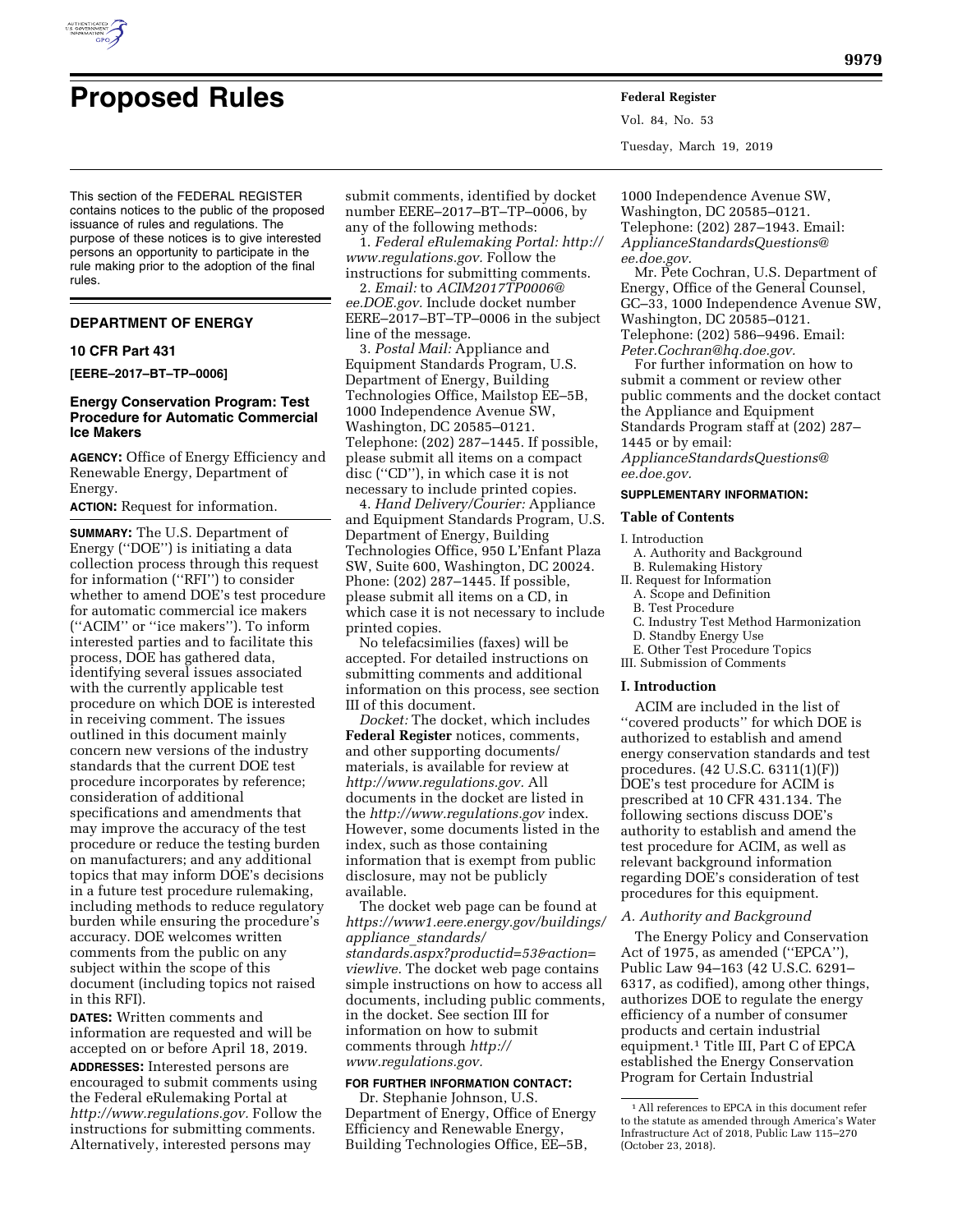Equipment, which sets forth a variety of provisions designed to improve energy efficiency.2 This equipment includes ACIM, the subject of this RFI. (42 U.S.C. 6311(1)(F))

Under EPCA, DOE's energy conservation program consists essentially of four parts: (1) Testing, (2) labeling, (3) Federal energy conservation standards, and (4) certification and enforcement procedures. Federal testing requirements consist of test procedures that manufacturers of covered equipment must use as the basis for: (1) Certifying to DOE that their equipment complies with the applicable energy conservation standards adopted pursuant to EPCA (42 U.S.C. 6316(a); 42 U.S.C. 6295(s)), and (2) making representations about the efficiency of that equipment (42 U.S.C. 6314(d)). Similarly, DOE must use these test procedures to determine whether the equipment complies with relevant standards promulgated under EPCA. (42 U.S.C. 6316(a); 42 U.S.C. 6295(s))

Under 42 U.S.C. 6314, EPCA sets forth the criteria and procedures DOE is required to follow when prescribing or amending test procedures for covered equipment. EPCA requires that any test procedures prescribed or amended under this section must be reasonably designed to produce test results which reflect energy efficiency, energy use or estimated annual operating cost of a given type of covered equipment during a representative average use cycle and requires that test procedures not be unduly burdensome to conduct. (42 U.S.C. 6314(a)(2))

EPCA also requires that, at least once every 7 years, DOE evaluate the test procedures for each type of covered equipment, including ACIM, to determine whether amended test procedures would more accurately or fully comply with the requirements for test procedures not to be unduly burdensome to conduct and be reasonably designed to produce test results that reflect energy efficiency, energy use, and estimated operating costs during a representative average use cycle. (42 U.S.C. 6314(a)(1)) In addition, if the Secretary determines that a test procedure amendment is warranted, the Secretary must publish proposed test procedures in the **Federal Register**, and afford interested persons an opportunity (of not less than 45 days' duration) to present oral and written data, views, and arguments on the proposed test procedures. (42 U.S.C. 6314(b)) If DOE determines that test procedure revisions are not appropriate, DOE must publish its determination not to amend the test procedures. DOE is publishing this RFI to collect data and information to inform its decision in satisfaction of the 7-year review requirement specified in EPCA. (42 U.S.C. 6314(a)(1))

#### *B. Rulemaking History*

EPCA prescribed the first Federal test procedure for ice makers, directing that the ACIM test procedure is the Air-Conditioning, Heating, and Refrigeration Institute (AHRI) Standard 810–2003, ''Performance Rating of Automatic Commercial Ice-Makers.'' (42 U.S.C. 6314(a)(7)(A)) EPCA further stipulated that if AHRI 810–2003 was revised, DOE must amend the DOE test procedure as necessary to be consistent with the amended AHRI Standard unless DOE determines, by rule and supported by clear and convincing evidence, that to do so would not meet the requirements for test procedures set forth in EPCA. (42 U.S.C. 6314(a)(7)(B)) If DOE determines that a test procedure amendment is warranted, it must publish proposed test procedures and offer the public an opportunity to present oral and written comments on them. (42 U.S.C. 6314(b))

Pursuant to these provisions, on December 8, 2006, DOE published a final rule (''the 2006 *en masse* final rule'') that, among other things, adopted the test procedure specified in AHRI Standard 810–2003 as the Federal test procedure for ice makers. 71 FR 71339. DOE also adopted a clarified energy use rate equation to specify that energy use be calculated using the entire mass of ice produced during the testing period, normalized to 100 pounds of ice produced. *Id.* at 71 FR 71350. The DOE test procedure also incorporated by reference the American National Standards Institute (''ANSI'')/American Society of Heating, Refrigerating and Air-Conditioning Engineers (''ASHRAE'') Standard 29–1988 (Reaffirmed 2005) (''ASHRAE Standard 29–1988 (RA 2005)''), ''Method of Testing Automatic Ice Makers,'' as the method of testing. The 2006 *en masse*  final rule preamble stated that the adopted test procedure was applicable to ACIM that produce cube type ice with capacities between 50 and 2,500 lb/24 h. *Id.* at 71 FR 71351.

Subsequently, on January 11, 2012, DOE satisfied its statutory obligation under 42 U.S.C. 6314(a)(7)(B) to amend the ACIM test procedure by incorporating by reference AHRI Standard 810–2007 with Addendum 1 ''2007 Standard for Performance Rating of Automatic Commercial Ice Makers'' (''AHRI 810–2007'') and ANSI/ASHRAE

Standard 29–2009 ''Method of Testing Automatic Ice Makers,'' (including Errata Sheets issued April 8, 2010 and April 21, 2010), approved January 28, 2009 (''ASHRAE 29–2009''). 77 FR 1591 (''January 2012 ACIM TP final rule''). Consistent with the statutory definition of ACIM and the updated AHRI 810– 2007, the amended DOE test procedure expanded the scope of the test procedure to include equipment with capacities from 50 to 4,000 lb/24 h. The updated DOE test procedure also (1) provided test methods for continuous type ice makers and batch type ice makers that produce other than cube type ice, (2) standardized the measurement of energy and water use for continuous type ice makers with respect to ice hardness, (3) clarified the test method and reporting requirements for remote condensing automatic commercial ice makers designed for connection to remote compressor racks, and (4) discontinued the use of a clarified energy use rate calculation to instead reference the calculation of energy use per 100 pounds of ice as specified in ASHRAE 29–2009. *Id.* The amended test procedure became mandatory for equipment testing beginning on January 7, 2013. *Id.* 

#### **II. Request for Information**

In the following sections, DOE has identified a variety of issues on which it seeks input to aid in the development of the technical and economic analyses regarding whether amended test procedures for ACIM would more accurately or fully comply with the requirements in EPCA that test procedures: (1) Be reasonably designed to produce test results which reflect energy use during a representative average use cycle, and (2) not be unduly burdensome to conduct. (42 U.S.C. 6314(a)(2)) Specifically, DOE is requesting comment on any opportunities to streamline and simplify testing requirements for ACIM.

Additionally, DOE welcomes comments on other issues relevant to the conduct of this process that may not specifically be identified in this document. In particular, DOE notes that under Executive Order 13771, ''Reducing Regulation and Controlling Regulatory Costs,'' Executive Branch agencies such as DOE are directed to manage the costs associated with the imposition of expenditures required to comply with Federal regulations. 82 FR 9339 (Feb. 3, 2017). Consistent with that Executive Order, DOE encourages the public to provide input on measures DOE could take to lower the cost of its regulations applicable to ACIM

<sup>2</sup>For editorial reasons, upon codification in the U.S. Code, Part C was redesignated Part A–1.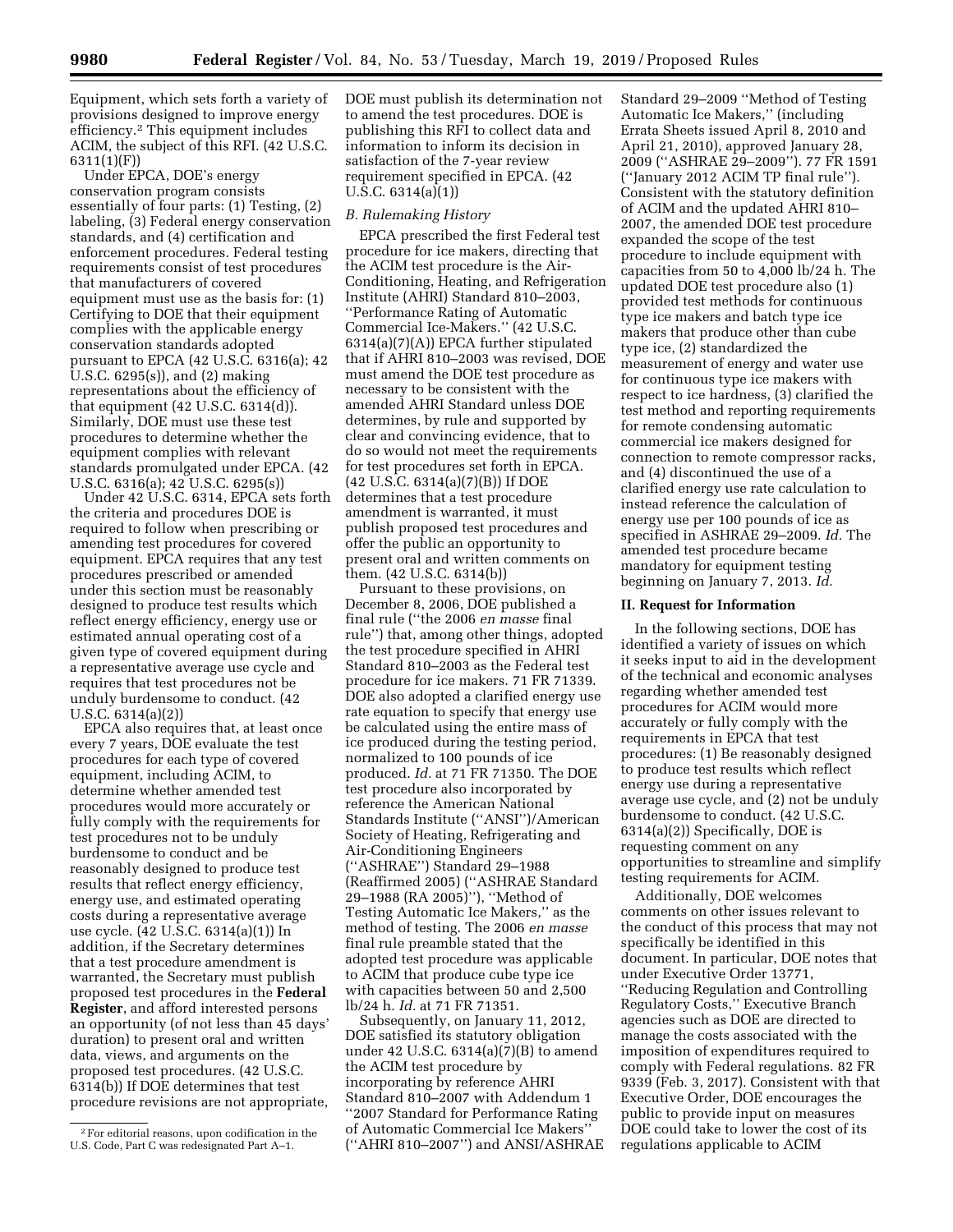consistent with the requirements of EPCA.

#### *A. Scope and Definition*

DOE defines an automatic commercial ice maker as a factory-made assembly (not necessarily shipped in one package) that (1) consists of a condensing unit and ice-making section operating as an integrated unit, with means for making and harvesting ice; and (2) may include means for storing ice, dispensing ice, or storing and dispensing ice. 10 CFR 431.132.

#### 1. Modulating Capacity Ice Maker

A modulating capacity ice maker is one designed to be capable of operating at multiple capacity levels. This modulation presumably could be accomplished by using a single compressor with multiple or variable capacity, using multiple compressors, or in some other manner. In the January 2012 ACIM TP final rule, DOE did not set a test method for measuring the energy use or water consumption of automatic commercial ice makers that are capable of operating at multiple capacities. 77 FR 1591, 1601–1602 (Jan. 11, 2012). The decision to exclude modulating capacity ice makers was based on the lack of existing automatic commercial ice makers with modulating capacity, as well as limited information regarding how such equipment would

function. At this time, DOE is unaware of any such products that are currently available in the market. DOE is interested in whether modulating capacity ice makers are currently sold in the market and, if so, the design characteristics, operation, and testing of such equipment.

*Issue 1:* DOE requests comment on whether any modulating capacity ice makers are currently available in the market. If such products are currently available, DOE requests information on how such equipment functions, such as typical capacity ranges and the relative frequency of use at different capacity ranges, and how such equipment is currently tested.

#### *B. Test Procedure*

In accordance with the review process under 42 U.S.C. 6314(a)(1)(A), DOE has determined the test procedure potentially could be improved by modifying some of its provisions to more accurately or fully comply with the requirements in EPCA that a test procedure be reasonably designed to reflect energy use during a representative average use cycle and not be unduly burdensome to conduct.

#### 1. Updates to Industry Standards

The existing DOE ACIM test procedure incorporates by reference AHRI 810–2007, which refers to test

methods in ASHRAE Standard 29. The DOE test procedure additionally specifies that references to ASHRAE 29 in AHRI 810–2007 refer to ASHRAE 29– 2009.3 10 CFR 431.134(b).

Since publication of the January 2012 ACIM TP final rule, both AHRI and ASHRAE have published new versions of the referenced standards. The most recent versions are AHRI 810–2016 and ASHRAE 29–2015. DOE has reviewed the most recent versions of both AHRI 810 and ASHRAE 29 and has compared the updated versions of these industry standards to those currently incorporated by reference in the ACIM test procedure. The updates published in ASHRAE 29–2015 provide additional specificity to several aspects of the test method. In general, DOE has tentatively determined that these updates increase the precision and improve the repeatability of the test method, but do not fundamentally change the testing process, ambient test conditions, or test results. In addition, ASHRAE made several grammatical, editorial, and formatting changes to improve the clarity of the test method. DOE has tentatively determined that these changes would not affect how the test is conducted. Table II.1 summarizes the primary substantive changes between ASHRAE 29–2009 and ASHRAE 29– 2015.

# TABLE II.1—SUMMARY OF CHANGES BETWEEN ASHRAE 29–2009 AND ASHRAE 29–2015

| Requirement                             | ASHRAE 29-2009                                                                  | <b>ASHRAE 29-2015</b>                                                                                                                                                                           |
|-----------------------------------------|---------------------------------------------------------------------------------|-------------------------------------------------------------------------------------------------------------------------------------------------------------------------------------------------|
|                                         |                                                                                 | No changes to the test room shall be made<br>during operation of the ice maker under test<br>that would impact the vertical ambient tem-<br>perature gradient or the ambient air move-<br>ment. |
| Temperature Measuring Instruments       | Accuracy of $\pm$ 1.0 °F and resolution of $\leq$ 2.0 °F                        | Accuracy and resolution of $\pm 1.0$ °F; where ac-<br>curacy greater than $\pm 1.0$ °F, the resolution<br>shall be at least equal to the accuracy re-<br>quirement.                             |
|                                         |                                                                                 | Harvest water shall be captured by a non-per-<br>forated pan located below the perforated<br>pan.                                                                                               |
| Ice Collection Container Specifications | "Perforated pan, bucket, or wire basket" and<br>"non-perforated pan or bucket". | Requirements regarding water retention<br>weight and perforation size for perforated<br>pans and "solid surface" for non-perforated<br>pan.                                                     |
|                                         |                                                                                 | Accuracy of and resolution of $\pm 2.0$ % of the<br>quantity measured.                                                                                                                          |
|                                         |                                                                                 | Maximum interval between data samples of 5<br>sec.                                                                                                                                              |
| Supply Water Temperature and Pressure   | $\pm 1$ °F (water supply temperature)                                           | $\pm 1$ °F (water supply temperature) and "within<br>specified range*" (water pressure) during<br>water fill interval.                                                                          |
| Inlet Air Temperature Measurement       | Measure a minimum of 2 places, centered 1 ft<br>from the air inlet(s).          | Measure at a location geometrically center to<br>the inlet area at a distance 1 ft from each<br>inlet.                                                                                          |
|                                         |                                                                                 | 3 ft or the minimum clearance allowed by the<br>manufacturer, whichever is greater.                                                                                                             |

3The DOE ACIM test procedure also incorporates

by reference ASHRAE 29–2009. 10 CFR 431.133.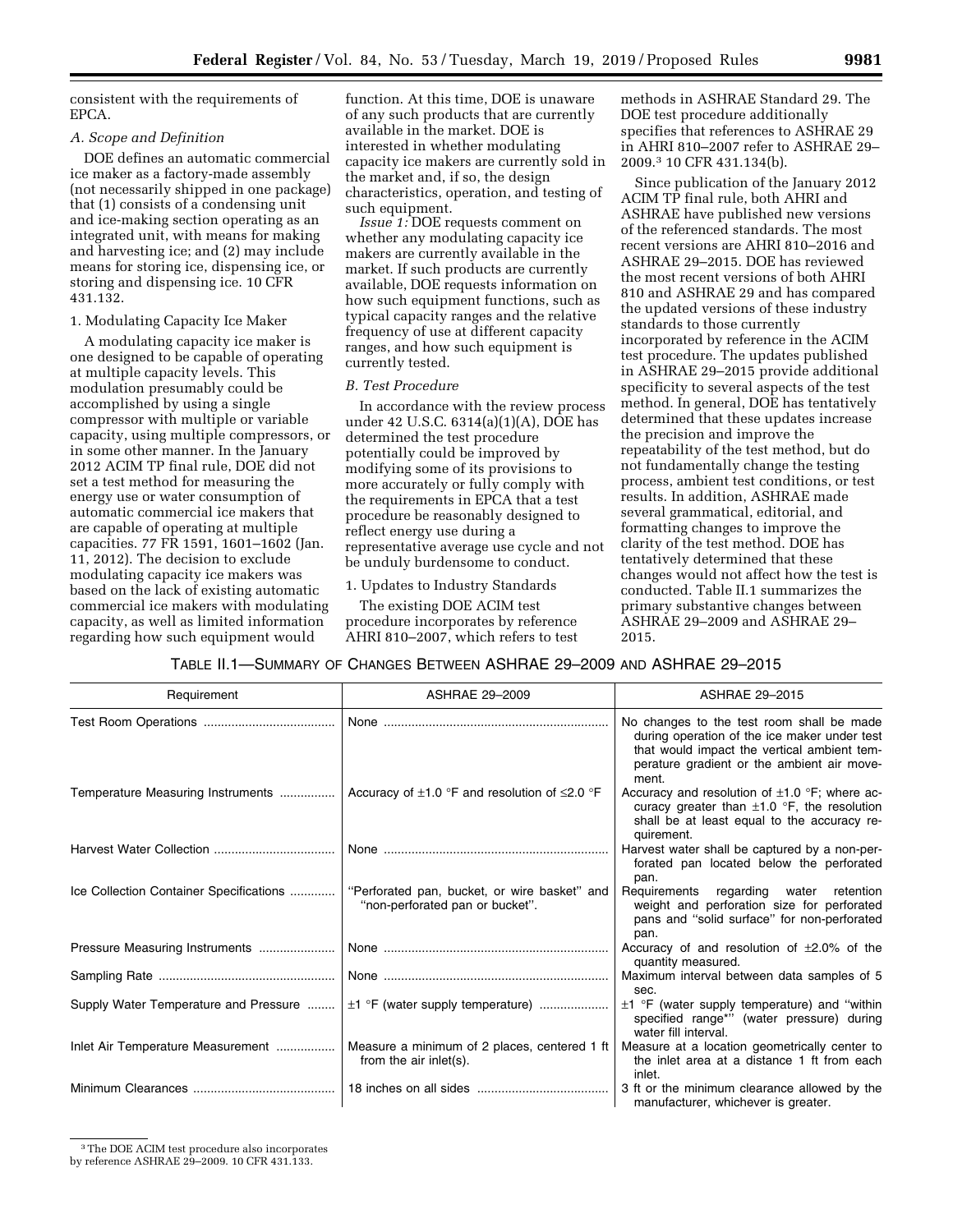| TABLE II.1—SUMMARY OF CHANGES BETWEEN ASHRAE 29–2009 AND ASHRAE 29–2015—Continued |  |
|-----------------------------------------------------------------------------------|--|
|-----------------------------------------------------------------------------------|--|

| Requirement   | ASHRAE 29-2009                                                                                                                                                                                             | ASHRAE 29-2015                                                                                                                                                                                                                                                                                                      |  |
|---------------|------------------------------------------------------------------------------------------------------------------------------------------------------------------------------------------------------------|---------------------------------------------------------------------------------------------------------------------------------------------------------------------------------------------------------------------------------------------------------------------------------------------------------------------|--|
|               | Three consecutive 14.4 minute samples (con-<br>tinuous) taken within a 1.5 hr period or two<br>consecutive batches (batch-type) where<br>amount of harvested ice does not vary by<br>more than $\pm 2\%$ . | Two consecutive 15.0 min $\pm 2.5$ sec samples<br>taken within 5 mins of each other (contin-<br>uous) within 2% or 0.055 lbs or two con-<br>secutive 24-hr calculated ice production rate<br>from two consecutive batches (batch) where<br>harvested ice is within $\pm 2\%$ or 2.2 lb.                             |  |
|               | Three consecutive 14.4 min samples (contin-<br>uous) or batches (batch).                                                                                                                                   | Clarify that batch ice should be weighed 30<br>$\pm 2.5$ s after collection and continuous ice<br>samples must be within 5 mins of each<br>other.                                                                                                                                                                   |  |
|               | For continuous type ice makers, collect sam-<br>ple size "suitable for test" and conduct<br>calorimetry testing described in Appendix A.                                                                   | Clarified that ice must be collected with non-<br>perforated bin and that the sample size<br>must be 6 lb or 15 mins of ice production.<br>whichever is achieved first.<br>Also, significant changes made to Appendix A<br>to clarify the calibration of the calorimeter,<br>test process, and calculation methods. |  |
| Recorded Data |                                                                                                                                                                                                            | Clarified that ambient temperature gradient (at<br>rest), maximum air-circulation velocity (at<br>rest), and water pressure must also be col-<br>lected.                                                                                                                                                            |  |

\* AHRI 810–2007 specifies the inlet water pressure of 30.0  $\pm$ 3.0 psig.

AHRI 810–2016 was also updated to include a definition, measurement, and reporting requirements for potable water use rate. These are discussed in more detail in section II.C.in this RFI. The other changes to AHRI 810–2016 are primarily clerical in nature, intended to provide greater consistency in the use of terms and specific definitions for those terms. The primary changes include updating the defined equipment varieties to be more consistent with DOE definitions, using the defined terms more consistently throughout the standard, and adding definitions for many of the reported quantities. AHRI 810–2016 also references the latest version of ASHRAE 29, ASHRAE 29– 2015.

Based on DOE's review, the changes to AHRI 810–2016 and ASHRAE 29– 2015 serve primarily to improve the consistency and specificity of the test procedure and would not fundamentally alter the test method or test parameters. As such, these updates would not result in a change to the measured energy consumption of covered equipment. DOE seeks comment and data on this preliminary determination.

*Issue 2:* DOE seeks comment on updating the DOE test procedure to incorporate by reference the latest industry standards: AHRI 810–2016 and ASHRAE 29–2015. Specifically, DOE requests comment on whether incorporating by reference these industry standards would more accurately reflect energy efficiency during a representative average use

cycle or reduce testing burden. Additionally, DOE seeks comment on the benefits and burdens of adopting any industry/voluntary consensus-based or other appropriate test procedure, without modification.

DOE is aware of one aspect of ASHRAE 29 found in both the 2009 and 2015 versions that may need further instruction. For continuous type ACIM, the energy use and condenser water use are determined by multiplying the measured values by the ice hardness adjustment factor. The ice hardness factor is determined by following the procedure specified in the ''Method of Calorimetry'' in Normative Annex A of ANSI/ASHRAE 29–2009. Section A2 specifies that the calorimeter constant shall be no greater than 1.02. ASHRAE 29–2015 specifies that the calorimeter constant must be in the range of 1.0 to 1.02. DOE is aware that some third-party labs have had difficulty achieving the calorimeter constant requirements specified in ASHRAE 29–2009 (and therefore, also those specified in ASHRAE 29–2015). Amended instructions regarding the calorimeter constant may reduce testing burden while maintaining the accuracy of the test procedure.

*Issue 3:* DOE requests comment on whether further instruction is necessary to achieve the required calorimeter constant as specified in ASHRAE 29– 2009 and ASHRAE 29–2015. DOE also seeks information on how manufacturers and third-party labs are currently testing and measuring the

calorimeter constant for the ice hardness adjustment factor and if there are any best practices to ensure the calorimeter constant remains in the required range. Alternatively, DOE requests feedback on whether a wider range of allowable calorimeter constant would allow for less burden on manufacturers while still accurately measuring energy use during a representative average use cycle.

2. Other Updates to the Federal Test Method

## a. Test Setup and Equipment Configuration

DOE is interested in learning if additional direction on how certain equipment should be configured for and operated during testing, including installation of temporary baffles and purge settings, may improve the accuracy of the test procedure and reduce testing burden.

## Temporary Baffles

After publication of the January 2012 TP final rule, DOE received an inquiry as to whether the DOE test procedure allows for temporary air baffles to be installed between the ACIM condenser air discharge and condenser air inlet. DOE issued final test procedure guidance on September 24, 2013 (''2013 baffle guidance''), regarding the use of temporary baffles during testing.4 As described in the 2013 baffle guidance, a

<sup>4</sup>See *[https://www1.eere.energy.gov/buildings/](https://www1.eere.energy.gov/buildings/appliance_standards/pdfs/acim_baffles_faq_2013-9-24final.pdf)  appliance*\_*[standards/pdfs/acim](https://www1.eere.energy.gov/buildings/appliance_standards/pdfs/acim_baffles_faq_2013-9-24final.pdf)*\_*baffles*\_*faq*\_*2013- [9-24final.pdf](https://www1.eere.energy.gov/buildings/appliance_standards/pdfs/acim_baffles_faq_2013-9-24final.pdf)* (2013 baffle guidance).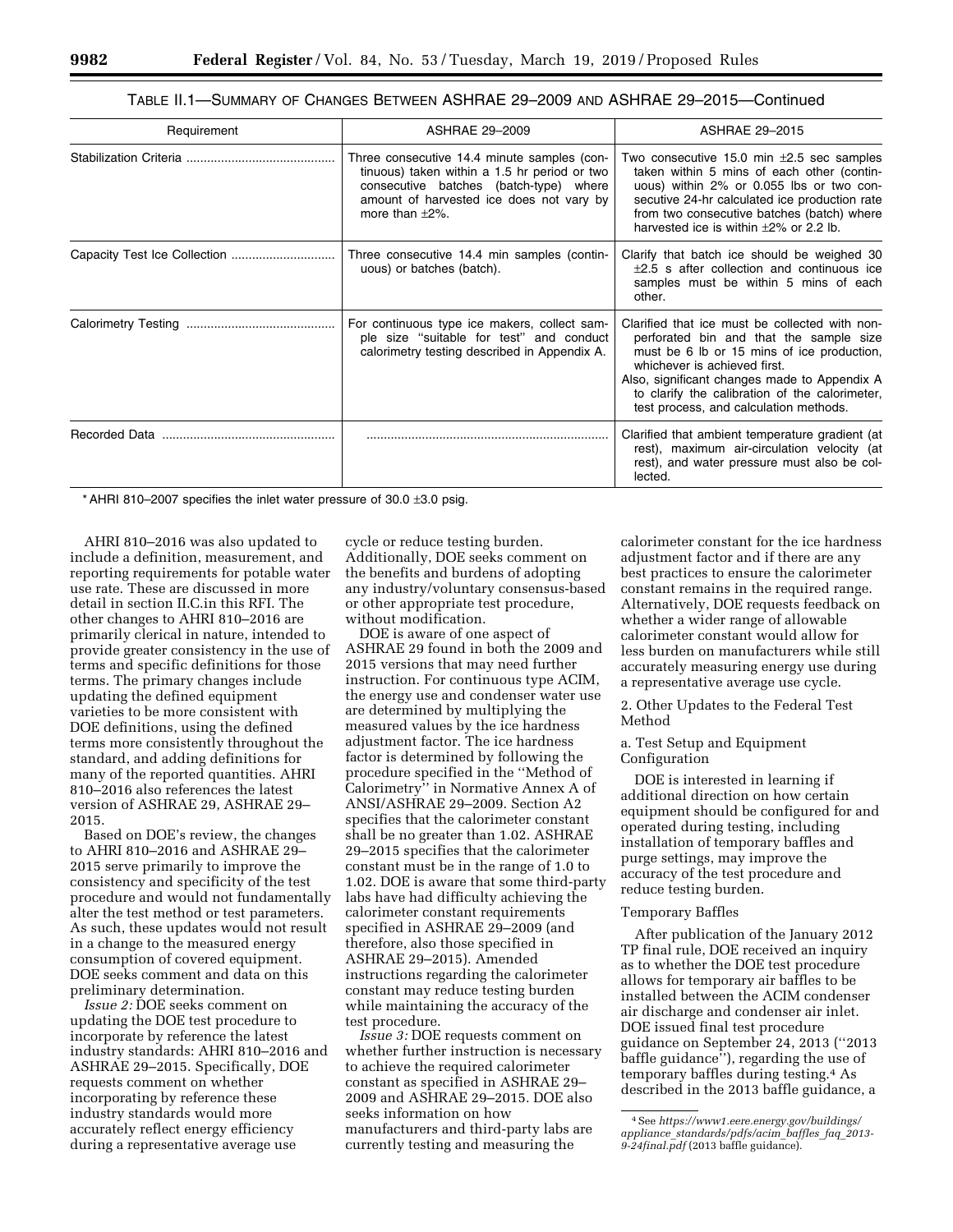baffle is a partition, usually made of a flat material such as cardboard, plastic, or sheet metal, that reduces or prevents recirculation of warm air from an ice maker's air outlet to its air inlet. Temporary baffles refer to those installed only temporarily during testing and are not part of the ACIM model as distributed in commerce or installed in the field. During testing, the use of temporary baffles can block recirculation of warm condenser discharge air to the cooling air inlet. The purpose of installing a temporary baffle could be, for example, to limit potential temperature fluctuations at the condenser air inlet, where the ambient temperature is measured and maintained within the required conditions. However, such a baffle could also reduce the average temperature of the air entering the inlet, thereby resulting in lower measured energy use compared to testing without a baffle. Therefore, installing a temporary baffle for testing may result in a measured energy use that is not representative of the energy use of the unit as operated by the end user. DOE also determined that installing such temporary baffles is inconsistent with the ACIM test procedure, which states that the unit must be ''set up for testing per the manufacturer's written instruction provided with the unit'' and that ''no adjustments of any kind shall be made to the test unit prior to or during the test that would affect the ice capacity, energy usage, or water usage of the test sample.'' 5 Further, ''heat exchangers and other accessories shall be used only if they are part of standard equipment furnished with the model tested.'' 6 Therefore, DOE's final guidance states that the use of temporary baffles to prevent recirculation of air between the air outlet and inlet of the ice maker during testing is not consistent with the DOE test procedure for automatic commercial ice makers, unless the baffle is (a) a part of the ice maker or (b) shipped with the ice maker to be installed according to the manufacturer's installation instructions. The guidance also states that temperature measuring devices may be shielded so that the indicated temperature will not be affected by the intermittent passing of warm discharge air at the measurement location. However, the shields must not block recirculation of this air into the condenser or ice maker inlet.

*Issue 4:* DOE is considering amending the ACIM test procedure to explicitly

state that temporary baffles may not be used for testing, unless the baffle is (a) part of the ice maker or (b) shipped with the ice maker to be installed according to manufacturers' installation instructions. DOE requests comment on whether manufacturers and test laboratories currently test consistent with the 2013 baffle guidance and whether any further instructions are needed.

#### Purge Settings

Purge water refers to water that is introduced into the ice maker during an ice-making cycle, in addition to the water that becomes ice, in order to flush dissolved solids out of the ice maker and prevent scale buildup on the ice maker's wetted surfaces. Ice makers generally allow for setting the purge water controls to provide different amounts of purge water or different frequencies of purge cycles. Different amounts of purge water may be appropriate for different locations based on the level of hardness or contaminants in the ACIM water supply. Most ice makers have manually set purge settings that provide a fixed amount of purge water, but some ice makers include an automatic purge water control setting that automatically adjusts the purge water quantity based on the supply water hardness. Neither AHRI 810–2016 nor ASHRAE 29–2015 indicate how to set a purge water control that provides multiple purge water settings.

Since purge water is cooled by the ice maker, it contributes to energy use during a representative average use cycle. To ensure accurate, representative test results for ice makers with automatic purge water controls, on September 25, 2013, DOE issued final guidance stating that ice makers with automatic purge water control should be tested using a fixed purge water setting 7 that is described in the automatic commercial ice maker's written instructions shipped with the unit as being appropriate for water of normal, typical, or average hardness.

DOE also recognizes that some ice makers, both batch and continuous type models, may introduce additional purges outside of regular cycling (for batch ice makers) or continuous operation (for continuous ice makers). This may occasionally increase the purge water quantity in a way that may not be captured by the current ACIM test procedure. For example, batch ice makers might initiate an extra flush or purge cycle every 12 hours, and

continuous ice makers might pause the ice making operation periodically to accomplish the additional purge. Testing according to the current test procedure may not include such a purge cycle, and thus the resulting tested energy use may not accurately represent an average use cycle. Neither ASHRAE 29–2015, nor the prior version, AHSRAE 29–2009, which is incorporated by reference in the DOE test procedure, addresses the possibility of operational events that do not occur continuously or with every cycle. ASHRAE 29–2015 states only in section 7.1.1 that the ice maker must be stable for capacity test data to be valid, and defining this stability as two consecutive cycles (for batch ice makers) or two consecutive 15-minute periods (for continuous ice makers) with a harvest weight difference of no more than 2 percent.

*Issue 5:* DOE requests comment on whether purge settings affect measured energy use during a representative average use cycle. If purge settings do affect measured energy use, DOE also requests comment on (1) what purge settings should be considered for testing for ACIM equipment with multiple or automatic purge settings, and (2) whether any ACIM models exist that have automatic purge settings but do not have a fixed purge setting appropriate for ''normal'' water hardness and, if such a unit exists, how it should be tested.

*Issue 6:* DOE requests comment on the presence and frequency of any ''additional'' or ''increased-water'' purge cycles and their impact on energy and potable water use and/or condenser water use. DOE also requests comment on how the test procedure could be modified, if necessary, to more accurately measure this energy use during a representative average use cycle.

## Remote Condensing Ice Makers

Remote condensing ice maker means a type of automatic commercial ice maker in which the ice-making mechanism and condenser or condensing unit are in separate sections. 10 CFR 431.132. This includes both ''Remote Condensing (but not remote compressor),'' and ''Remote Condensing and Remote Compressor'' ice makers. The DOE test procedure and industry test procedures, both those currently incorporated by reference and the most recently updated standards, require setting up the ice maker in accordance with the manufacturer's recommendations. AHRI 810 includes the requirement to install remote condensing ice makers with at least 25

<sup>5</sup>Section 4.1.4, ''Test Set Up,'' of AHRI 810–2016. 6Section 6.9, ''Test Methods,'' of ASHRAE 29– 2015.

<sup>7</sup>See *[https://www1.eere.energy.gov/buildings/](https://www1.eere.energy.gov/buildings/appliance_standards/pdfs/acim_purge_faq_2013-9-25final.pdf)  appliance*\_*[standards/pdfs/acim](https://www1.eere.energy.gov/buildings/appliance_standards/pdfs/acim_purge_faq_2013-9-25final.pdf)*\_*purge*\_*faq*\_*2013-9- [25final.pdf](https://www1.eere.energy.gov/buildings/appliance_standards/pdfs/acim_purge_faq_2013-9-25final.pdf)* .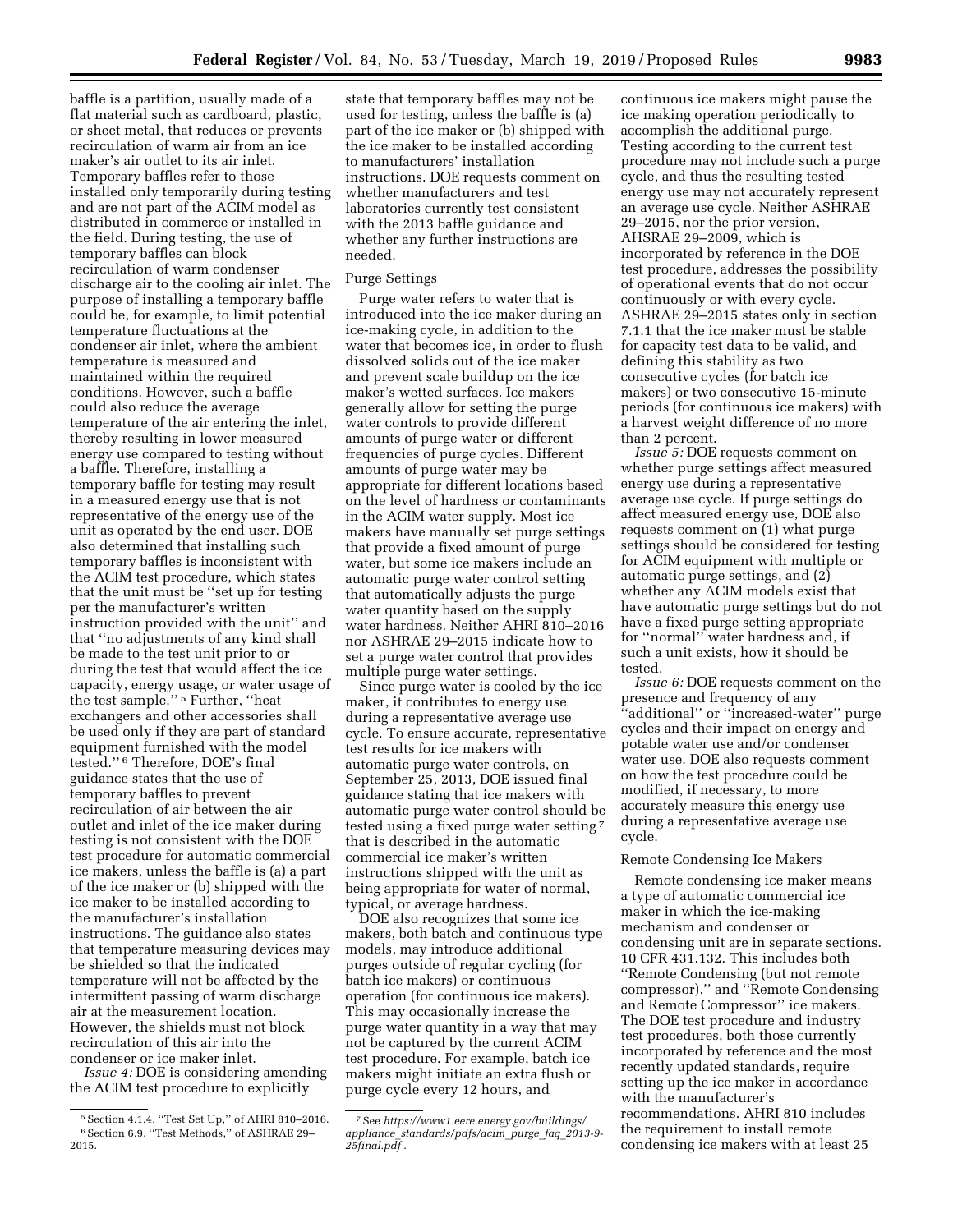feet of interconnection tubing on each line. Otherwise, there are no specific instructions for remote condensing ice makers. Certain remote ice makers are typically paired with pre-charged refrigerant lines for installation with the condenser or condensing unit. However, if a pre-charged line set is not recommended by the manufacturer, additional line set specifications and charging instructions may be needed for testing.

Additionally, it is possible that manufacturers may not always recommend a specific condensing unit to be paired with each remote condensing ice maker model. Based on a review of the market, DOE is aware of continuous remote condensing ice makers that are meant to be connected to a compressor rack instead of a single paired condensing unit. For other remote condensing equipment with a similar setup, for example, commercial refrigeration equipment, the test procedure relies on a refrigerant enthalpy calculation and assumed compressor efficiency based on evaporator temperature to estimate the energy consumption of a compressor rack refrigeration system. A similar approach may be appropriate for remote condensing ice makers intended to be installed without a dedicated condensing unit. Such a configuration

would also require additional test instructions regarding appropriate refrigerants and representative refrigerant conditions.

*Issue 7:* DOE requests comment on whether the current test procedure could be improved to more accurately measure energy use during a representative average use cycle for remote condensing ice makers with dedicated condensing units. For example, DOE requests feedback on whether default refrigerant charging and line set specifications would be necessary absent manufacturer recommendations. DOE also seeks information on whether any additional test instructions would be needed for remote condensing ice makers.

*Issue 8:* DOE also requests comment on the appropriate test approach for those ice makers intended to be installed without a dedicated condensing unit. DOE seeks feedback on what types of these units are available on the market (*i.e.,* batch vs. continuous), whether an enthalpy test approach similar to that used for commercial refrigeration equipment would be appropriate for testing these ice makers, and if so, any additional instructions that would be needed for such testing.

# b. Test Conditions

The ACIM test procedure specifies standard test conditions to ensure that results reflect energy use during a representative average use cycle and are not unduly burdensome for manufacturers to perform. DOE seeks comment on whether modifications to these standard test conditions could improve the accuracy of the test procedure or reduce testing burden, as discussed further in the following sections.

## Relative Humidity

Variation in the moisture content of ambient air may affect the energy consumption of ice makers. However, AHRI 810 and ASHRAE 29 do not specify a standard condition or tolerance for relative humidity or wet bulb temperature. In contrast, test procedures for most other refrigeration equipment specify these values. Table II.2 summarizes relative humidity and wet bulb temperature specifications for commercial refrigeration equipment and refrigerated beverage vending machines. DOE is interested in understanding: (1) Whether specifying a standard condition or tolerance for relative humidity or wet bulb temperature may improve the accuracy of the test procedure, and (2) how adding this test condition may affect testing burden.

TABLE II.2—RELATIVE HUMIDITY & WET BULB TEMPERATURE SPECIFICATIONS FOR REFRIGERATION EQUIPMENT

| Equipment type | Test standard | Relative<br>humidity | Wet bulb<br>temperature |
|----------------|---------------|----------------------|-------------------------|
|                | ASHRAF 72     | * 49–62%             | 62.6–66.2 °F            |
|                | ASHRAE 32.1   | $40 - 50%$           | *59–63 °F               |

\* Equivalent value. ASHRAE 72 specifies wet bulb temperature, while ASHRAE 32.1 specifies relative humidity.

*Issue 9:* DOE requests comment on  $(1)$ how moisture content of ambient air impacts ACIM performance, and (2) the burden of specifying a humidity range during testing.

# Water Hardness

Currently, water hardness is not a specified test condition under AHRI 810 and ASHRAE 29. Based on testing observed and reviewed by DOE and industry feedback, hard water can affect energy consumption in the field due to variation in purge settings and scale build up on the heat exchanger surfaces over time. However, hard water may also impact the tested performance, as harder water has a greater concentration of total dissolved solids and chemical ions, which decreases the freezing temperature of water and could potentially increase energy use. DOE is

interested in whether specifying water hardness (the quantity of dissolved solids in the water) as a testing condition is necessary to ensure the test procedure is reasonably designed to produce test results that measure energy efficiency during a representative average use cycle or period of use.

In the January 2012 ACIM TP final rule, DOE declined to set requirements for water hardness as DOE did not have sufficient information to allow proper consideration of such a requirement. Specifically, DOE did not have information regarding the impact of variation in water hardness on as-tested performance of ACIM equipment and, as such, did not believe the additional burden associated with establishing a standardized water hardness requirement could be justified at that time. 77 FR 1591, 1605–1606 (Jan. 11,

2012). Through testing conducted since the January 2012 ACIM TP final rule, DOE has found that water hardness may impact the tested results for an ACIM basic model and is interested in seeking feedback from interested parties on how it should be considered, if at all, in any potential test procedure revisions. Recognizing that including specifications for water hardness in the test procedure could add burden, DOE is also interested in determining the relative benefits of determining an appropriate target value or range for testing as compared to the test burden it might add.

*Issue 10:* DOE requests information regarding (1) the impact of total dissolved solids and ion concentration on measured energy and water use during the limited operation associated with testing during a representative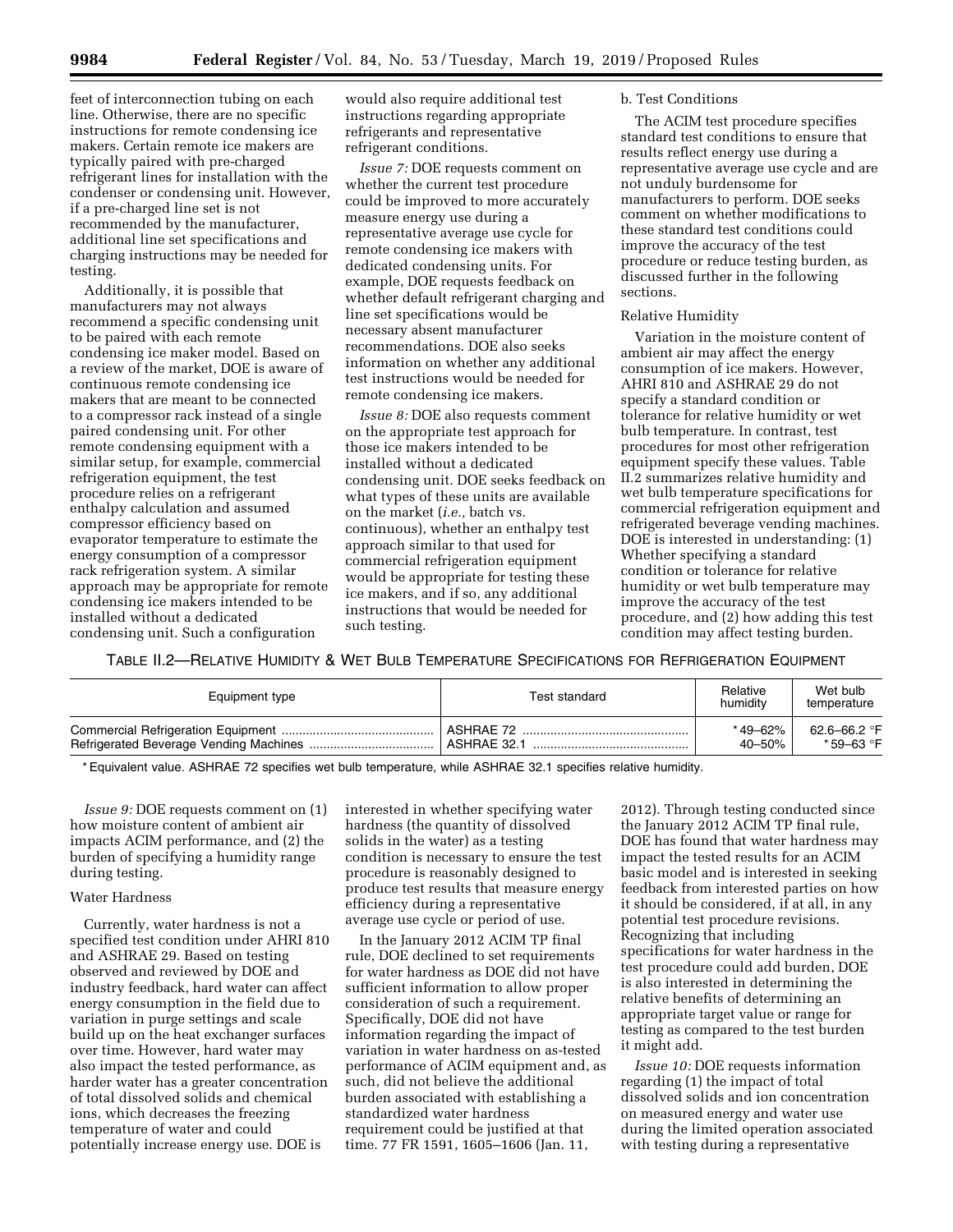average use cycle (*i.e.,* before significant scaling of solids onto ice maker surfaces has occurred), (2) any experience manufacturers have testing ACIM equipment with prepared solutions of known water hardness, and (3) the effect a water hardness test condition would have on testing burden.

## Ambient and Inlet Water Temperatures

The current ACIM test procedure incorporates by reference AHRI 810– 2007, which specifies an ambient temperature of 90 °F and a supply water temperature of 70 °F. AHRI 810–2016 provides the same specifications. However, many ice makers may be installed in conditioned environments such as offices, schools, hospitals, hotels, and convenience stores (see 80 FR 4646, 4700; Jan. 28, 2015), which may have ambient air temperatures closer to 70 °F and supply water temperatures closer to 50 °F.

*Issue 11:* DOE requests comment on the whether the ambient air temperature and water supply temperature specified in AHRI 810–2016, and in the current DOE test procedures, are appropriately representative of those temperatures during an average use cycle or whether different temperature specifications should be considered. In particular, DOE requests data and information describing the ambient air temperature and supply water temperature of different applications at which ACIM equipment are operated.

#### Ambient Temperature Gradient

DOE is also specifically reviewing the requirements for ambient temperature gradient, which may have an impact on tested energy use. The current ACIM test procedure incorporates by reference section 5.1.1 of ASHRAE 29–2009, which stipulates that, with the ice maker at rest, the vertical ambient temperature gradient in any foot of vertical distance from 2 inches above the floor or supporting platform to a height of 7 ft above the floor, or to a height of 1 ft above the top of the ice maker cabinet, whichever is greater, shall not exceed 0.5 °F/ft. This requirement is identical in section 5.1.1 of ASHRAE 29–2015, which is incorporated by reference in AHRI 810– 2016. DOE notes that this language is based on test room requirements for residential refrigerators, as specified in section 7.2 of ANSI–AHAM Standard HRF–1–1979, ''Household Refrigerators, Combination Refrigerator-Freezers, and Household Freezers'' (''ANSI/AHAM HRF–1–1979''), the version of the AHAM standard that was incorporated by reference in the DOE test procedure for residential refrigerators in a final

rule published August 10, 1982. 47 FR 34517. DOE notes further that DOE modified the requirements associated with temperature gradient for residential refrigerators, in a final rule published April 21, 2014, to remove the reference to a 7 ft height requirement and only require the gradient be maintained to a height 1 ft higher than the top of the unit. 79 FR 22320. DOE is interested in understanding the applicability of the air temperature gradient requirements to ice makers, and whether a similar modification, or any other modifications, would improve the accuracy of the test procedure or reduce testing burden.

*Issue 12:* DOE requests comment on how manufacturers are demonstrating compliance with the temperature gradient requirements of section 5.1.1 of ASHRAE 29–2015. DOE seeks feedback on whether updates consistent with the temperature gradient requirements for consumer refrigeration products would be appropriate for the ACIM test procedure, and whether such updates would reduce test variability and testing burden.

# Weighting of Ambient Temperature Measuring Instruments

ASHRAE 29 states that the average ambient temperature shall not vary by more than 2 °F from the specified temperature during the first five minutes of each freeze cycle, and not vary by more than 1 °F thereafter. However, the current ACIM test procedure, which is based on AHRI 810 and ASHRAE 29, does not indicate whether ambient temperature measuring instruments should be weighted with a thermal mass. The use of a weighted temperature measurement instrument reduces the fluctuations in temperature measurement, making it easier to meet the stability criteria relative to an unweighted temperature measurement instrument.

*Issue 13:* DOE requests comment on whether manufacturers typically use weighted or unweighted temperature measurement instruments to measure ambient temperatures during ice maker testing. In addition, DOE requests comment on reduction in fluctuation when using weighted temperature measurement instruments compared to unweighted temperature measurement instruments. DOE also seeks comment and data on benefit and burdens of using unweighted temperature measurement instruments compared to weighted temperature measurement instruments.

#### c. Test Accuracy and Repeatability

As discussed in section I.A, EPCA requires that test procedures be reasonably designed to produce test results that reflect the energy efficiency, energy use, and estimated operating costs (as applicable) of a type of industrial equipment during a typical cycle of use and not be unduly burdensome to conduct. (42 U.S.C. 6314(a)(2)) The accuracy and repeatability of the ACIM test procedure are important to consider to ensure that test results are representative of typical energy consumption in the field. DOE notes that the current ACIM test procedure incorporates by reference AHRI 810–2007 and ASHRAE 29–2009 to specify the aforementioned measurement methods, tolerances, and accuracies. These specifications have not changed in the most recent versions of these standards, namely AHRI 810– 2016 and ASHRAE 29–2015. DOE is interested in whether it should consider modifications to existing test condition tolerances, instrumentation accuracies, and temperature measurement methods that would improve accuracy and precision in test results.

For example, specifying tighter tolerances and/or more accurate measurement equipment can lead to increased accuracy in measuring energy use. However, doing so may also increase the burden associated with testing due to the added cost of higherprecision instruments or increased testing time to achieve tighter tolerances. DOE is therefore interested in getting feedback from interested parties on the technical feasibility or burden associated with reducing the uncertainty in those variables.

*Issue 14:* DOE requests comment on the potential improvement in testing accuracy and increase in testing burden and costs associated with tightening the tolerances and increasing the instrumentation accuracies specified by the current ACIM test procedure.

## *C. Industry Test Method Harmonization*

The industry test methods incorporated by reference by the DOE ACIM test procedure, ASHRAE 29 and AHRI 810, added measurement and reporting requirements for potable water use. This measurement is not required by the current DOE test procedure, but is required by other programs, such as ENERGY STAR 8 and the AHRI

<sup>8</sup>The ENERGY STAR specification for automatic commercial ice makers is currently under revision. A draft specification is available at *[https://](https://www.energystar.gov/products/spec/commercial_ice_makers_specification_version_3_0_pd) [www.energystar.gov/products/spec/commercial](https://www.energystar.gov/products/spec/commercial_ice_makers_specification_version_3_0_pd)*\_ *ice*\_*makers*\_*[specification](https://www.energystar.gov/products/spec/commercial_ice_makers_specification_version_3_0_pd)*\_*version*\_*3*\_*0*\_*pd.*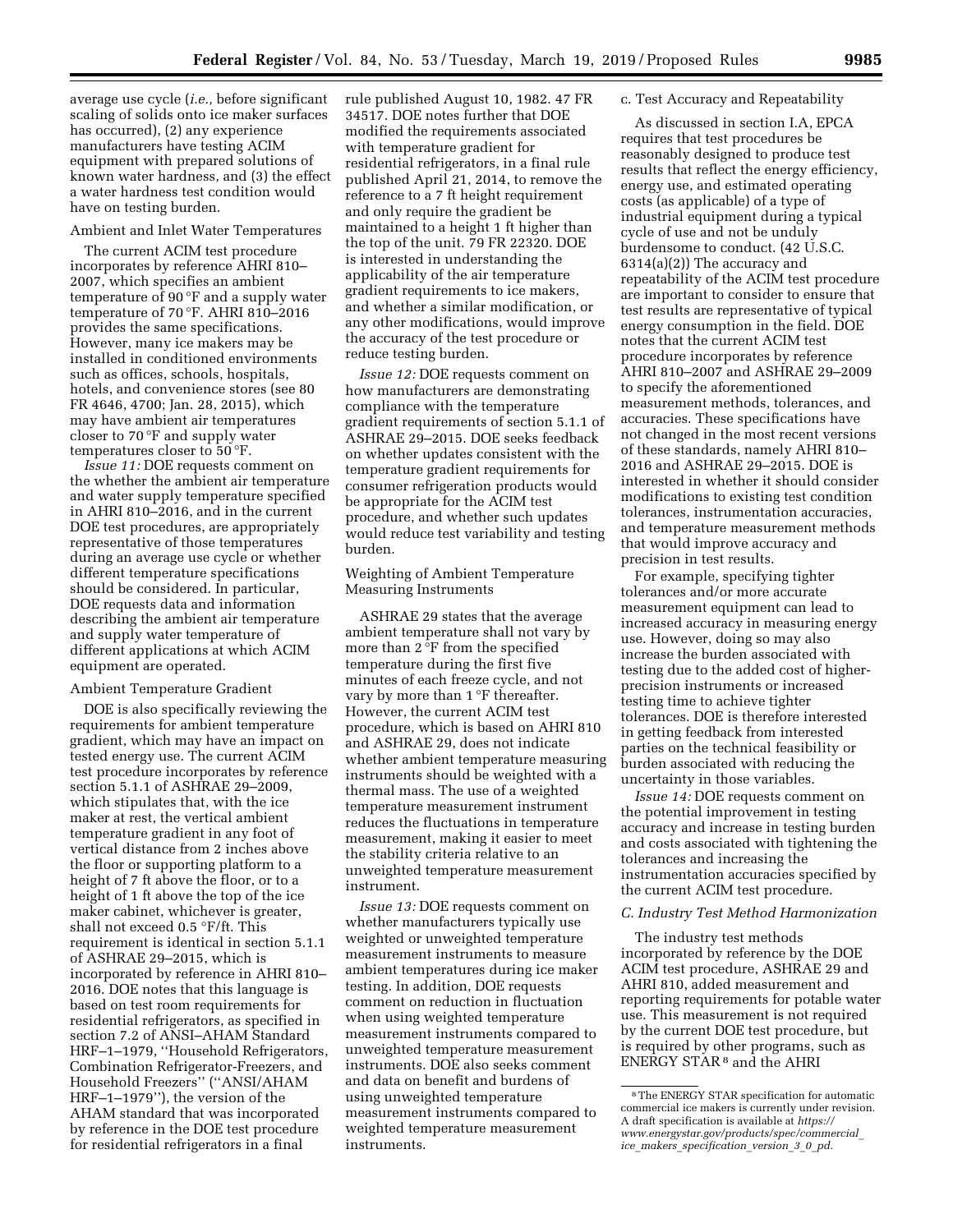certification program.9 Since DOE establishes test procedures for the ENERGY STAR program, DOE is interested in seeking feedback from interested parties about whether any updates to the test method for potable water use are needed at this time, including any that may reduce the burden of the current method.

In the January 2012 ACIM TP final rule, DOE declined to establish a test procedure or metric for non-condenser potable water use and noted that no statutory authority to do so exists under EPCA. 77 FR 1591, 1604–1605 (Jan. 11, 2012). Specifically, EPCA prescribes standards for condenser water use in cube type ice makers at 42 U.S.C. 6313(d)(1) and explicitly states that prescribed standard levels for condenser water use ''does not include potable water used to make ice.'' EPCA allows, but does not require, the Secretary to issue analogous standards for other types of automatic commercial ice makers under 42 U.S.C. 6313(d)(2). 77 FR 1591, 1605 (Jan. 11, 2012). In general, DOE assumes ice makers that use less potable water would be expected to use less energy, because they have to cool less water. In the January 2012 ACIM TP final rule, DOE stated that, while there is generally a correlation between energy use and potable water use, at a certain point of reduced potable water use, the relationship between potable water use and energy consumption reverses due to scaling. *Id.* 

DOE reviewed the relationship between potable water use and both harvest rate and daily energy consumption by analyzing reported ACIM data from the AHRI directory and the ENERGY STAR product database.10 11 DOE observed that all manufacturers of continuous ice-makers report a consistent amount of potable water use per 100 pounds of ice between 11.9 and 12.0 gallons—because all of the water is converted to produce ice. In contrast, potable water use varies for batch type ice makers, because a portion of the potable water is drained from the sump at the end of each icemaking cycle; this portion is different for different ice maker models. The relationship between potable water use and daily energy consumption of the AHRI and ENERGY STAR data is not identifiable when considering the entire dataset. Thus, DOE is interested in seeking feedback on any potential

*Issue 15:* DOE requests comment and information on the relationship between potable water use and energy use, including data quantifying the relationship. Additionally, DOE requests comment and information on any potential impact that this relationship has on possible consumer utility.

#### *D. Standby Energy Use*

The existing ACIM test procedure considers only active mode energy use when an ice maker is actively producing ice and reflects that consumption using a metric of energy use per 100 pounds of ice. The existing ACIM test procedure does not address standby energy use associated with continuously powered sensors and controls or ice storage. However, when not actively making ice, an ice maker continues to consume energy to power sensors and controls. In this way, standby energy use from control devices impact the daily energy consumption of ACIM equipment.

*Issue 16:* DOE requests data and information on the magnitude of energy use associated with standby energy use, as well as the relationship of such values to daily energy consumption of ACIM equipment.

#### *E. Other Test Procedure Topics*

In addition to the issues identified earlier in this document, DOE welcomes comment on any other aspect of the existing test procedures for ACIM that could be improved to more accurately reflect energy use during a representative average use cycle or reduce testing burden. DOE particularly seeks information that would improve the repeatability, reproducibility, and consumer representativeness of the test procedures. DOE also requests information that would help DOE create a procedure that would limit manufacturer test burden through streamlining or simplifying testing requirements. Comments regarding the repeatability and reproducibility are also welcome.

DOE also requests feedback on any potential amendments to the existing test procedure(s) that could be considered to address impacts on manufacturers, including small businesses. Regarding the Federal test method, DOE seeks comment on the degree to which the DOE test procedure should consider and be harmonized with the most recent relevant industry

standards for ACIM and whether there are any changes to the Federal test method that would provide additional benefits to the public. DOE also requests comment on the benefits and burdens of adopting any industry/voluntary consensus-based or other appropriate test procedure, without modification. DOE notes that AHRI 810, which references ASHRAE 29, does not include test specifications that may impact energy use (*e.g.,* relative humidity) and includes specifications that may not be representative of field use (*e.g.,* ambient and inlet water temperature).

Additionally, DOE requests comment on whether the existing test procedure limits a manufacturer's ability to provide additional features to consumers on ACIM. DOE particularly seeks information on how the test procedure could be amended to reduce the cost of new or additional features and make it more likely that such features are included on ACIM.

#### **III. Submission of Comments**

DOE invites all interested parties to submit in writing by April 18, 2019, comments and information on matters addressed in this document and on other matters relevant to DOE's consideration of amended test procedures for ACIM. These comments and information will aid in the development of a test procedure NOPR for ACIM if DOE determines that amended test procedures may be appropriate for this equipment.

Submitting comments via *[http://](http://www.regulations.gov) [www.regulations.gov.](http://www.regulations.gov)* The *[http://](http://www.regulations.gov) [www.regulations.gov](http://www.regulations.gov)* web page will require you to provide your name and contact information. Your contact information will be viewable to DOE Building Technologies staff only. Your contact information will not be publicly viewable except for your first and last names, organization name (if any), and submitter representative name (if any). If your comment is not processed properly because of technical difficulties, DOE will use this information to contact you. If DOE cannot read your comment due to technical difficulties and cannot contact you for clarification, DOE may not be able to consider your comment.

However, your contact information will be publicly viewable if you include it in the comment or in any documents attached to your comment. Any information that you do not want to be publicly viewable should not be included in your comment, nor in any document attached to your comment. Persons viewing comments will see only first and last names, organization

<sup>9</sup>*http://www.ahrinet.org/Certification.aspx*[.](http://www.ahrinet.org/Certification.aspx) 10Available at: *https://www.ahridirectory.org/ [ahridirectory/pages/acim/defaultSearch.aspx.](https://www.ahridirectory.org/ahridirectory/pages/acim/defaultSearch.aspx)* 

<sup>11</sup>Available at: *[https://www.energystar.gov/](https://www.energystar.gov/productfinder/product/certified-commercial-ice-machines/results) [productfinder/product/certified-commercial-ice](https://www.energystar.gov/productfinder/product/certified-commercial-ice-machines/results)[machines/results.](https://www.energystar.gov/productfinder/product/certified-commercial-ice-machines/results)* 

relationship between potable water use and daily energy consumption and whether, and how, this relationship impacts consumer utility of ACIMs, for example, by affecting the quality of ice produced.